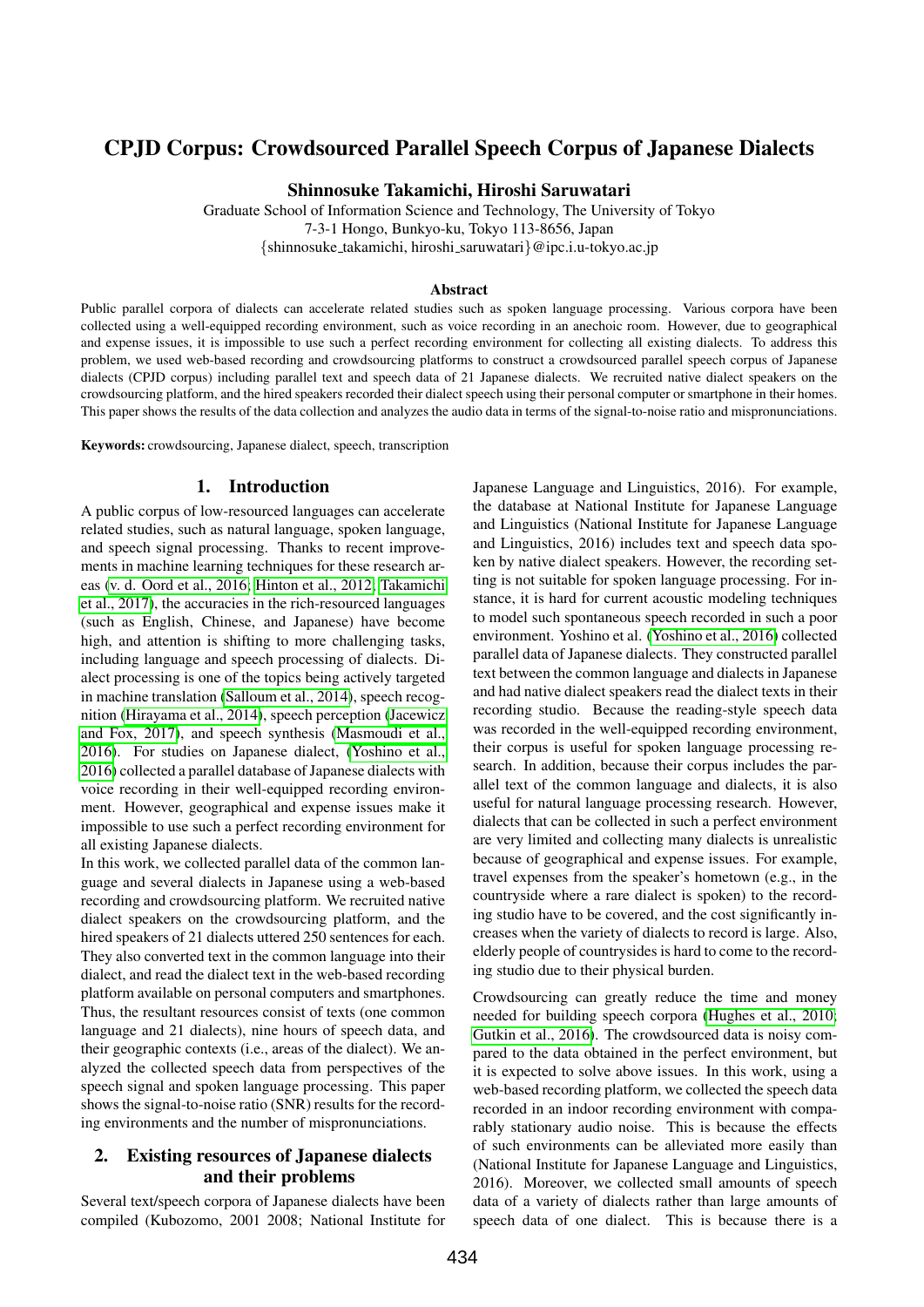strong relationship between the it is known that phonetic and prosodic properties of dialects are strongly related to the geographical relationship [\(Preston, 1999\)](#page-3-10), and mixed dialect models that take into account this relationship will improve the accuracy of dialect modeling.

## 3. Collection of the CPJD corpus

This section explains how we collected the CPJD corpus. First, we prepared sentences of the common language in Japanese so that the native dialect speakers could convert it to their dialects. Then, the speakers were recruited on the crowdsourcing platform, and the hired speakers converted the sentences and read the dialect sentences. Finally, we constructed the corpus comprising dialect sentences, their read speech, the name of the dialect, and the geographic contexts of the dialect.

### 3.1. Sentences of the common language

We selected sentences of the common language so that the native dialect speakers could convert then into their dialects. These sentences were randomly selected from a blog category of the BCCWJ (Balanced Corpus of Contemporary Written Japanese) corpus (Maekawa, 2014) and the KNB (Kyoto University and NTT Blog) corpus (Hashimoto et al., 2011). We expect the blog sentences are comparably informal and suitable for speaking informal dialects. Sentences including geographic words, e.g., a place name, were removed. In addition, words that are unsuitable for current daily life were changed into suitable ones, e.g., "cell phone" was changed to "smartphone."

### 3.2. Web-based recording platform

We prepared a web-based speech recording platform available on personal computers and smartphones. Using *Recorder.js*[1](#page-1-0) , we prepared buttons to start or stop an audio recording. The platform also has a spectrum and waveform plots so that speakers can check their voice. The spectrum is produced in real time during a recording, and the waveform is produced after the recording. Automatic mispronunciation detection, voice activity detection, noise detection, and voice gain control function were not implemented.

## 3.3. Recruiting native dialect speakers

We hired native dialect speakers to collect text and audio data. Before hiring them, we asked recruited speakers to tell us the name of their dialect and its prefecture on the crowdsourcing platform, and we hire some of the speakers so that many areas of the country would be covered. The hired speakers first converted sentences of the common language into their dialect and then read the converted sentences on the web-based recording platform. The conversion and recording were done in their indoor recording environments. The speakers were instructed not to include extraneous sounds like coughing in their recordings, and we let the speakers convert honorific expressions in the common language text into plain expressions to make it easier for them to convey their dialect.

<span id="page-1-2"></span>Table 1: List of collected dialects. The numbers correspond to the prefecture index in Fig. [1.](#page-1-1) Each dialect was spoken by just one native speaker (except Nara-ben). (The suffix "ben" means dialect. For example, "Hokkaido-ben" is a dialect of Hokkaido.)

| Area     | Dialect                                    |  |  |  |
|----------|--------------------------------------------|--|--|--|
| Hokkaido | Hokkaido-ben (1)                           |  |  |  |
| Tohoku   | Tsugaru-ben (2), Akita-ben (3), Iwaki-     |  |  |  |
|          | ben $(4)$                                  |  |  |  |
| Kanto    | Saitama-ben (5)                            |  |  |  |
| Chubu    | Kanazawa-ben (6), Tohshuu-ben (7),         |  |  |  |
|          | Hukui-ben (8)                              |  |  |  |
| Kinki    | Kyoto-ben (9), Kyo-kotoba (9), Nara-       |  |  |  |
|          | ben $(10)$ , Osaka-ben $(11)$              |  |  |  |
| Chugoku  | Okayama-ben (12), Izumo-ben (13),          |  |  |  |
|          | Hiroshima-ben (14)                         |  |  |  |
| Shikoku  | Tosa-ben $(15)$ , Awa-ben $(16)$ , Iyo-ben |  |  |  |
|          | (17)                                       |  |  |  |
| Kyushu   | Fukushima-ben (18), Miyazaki-ben           |  |  |  |
|          | (19), Morokata-ben (19, 20)                |  |  |  |
| Okinawa  | None                                       |  |  |  |



<span id="page-1-1"></span>Figure 1: The number of collected utterances for each prefecture in Japan. The map chart was drawn using Google chart API ([https://developers.google.](https://developers.google.com/chart/) [com/chart/](https://developers.google.com/chart/)), but we moved the position of the legend and removed some areas outside of Japan for a clear illustration. The prefecture boundary is not always the same as the boundary of the dialect's area.

## 3.4. Data correction

After data collection, we manually identified misrecorded or mispronounced (e.g., hesitation or filler) data and manually added commas between breath groups.

<span id="page-1-0"></span><sup>1</sup>[https://github.com/mattdiamond/](https://github.com/mattdiamond/Recorderjs) [Recorderjs](https://github.com/mattdiamond/Recorderjs)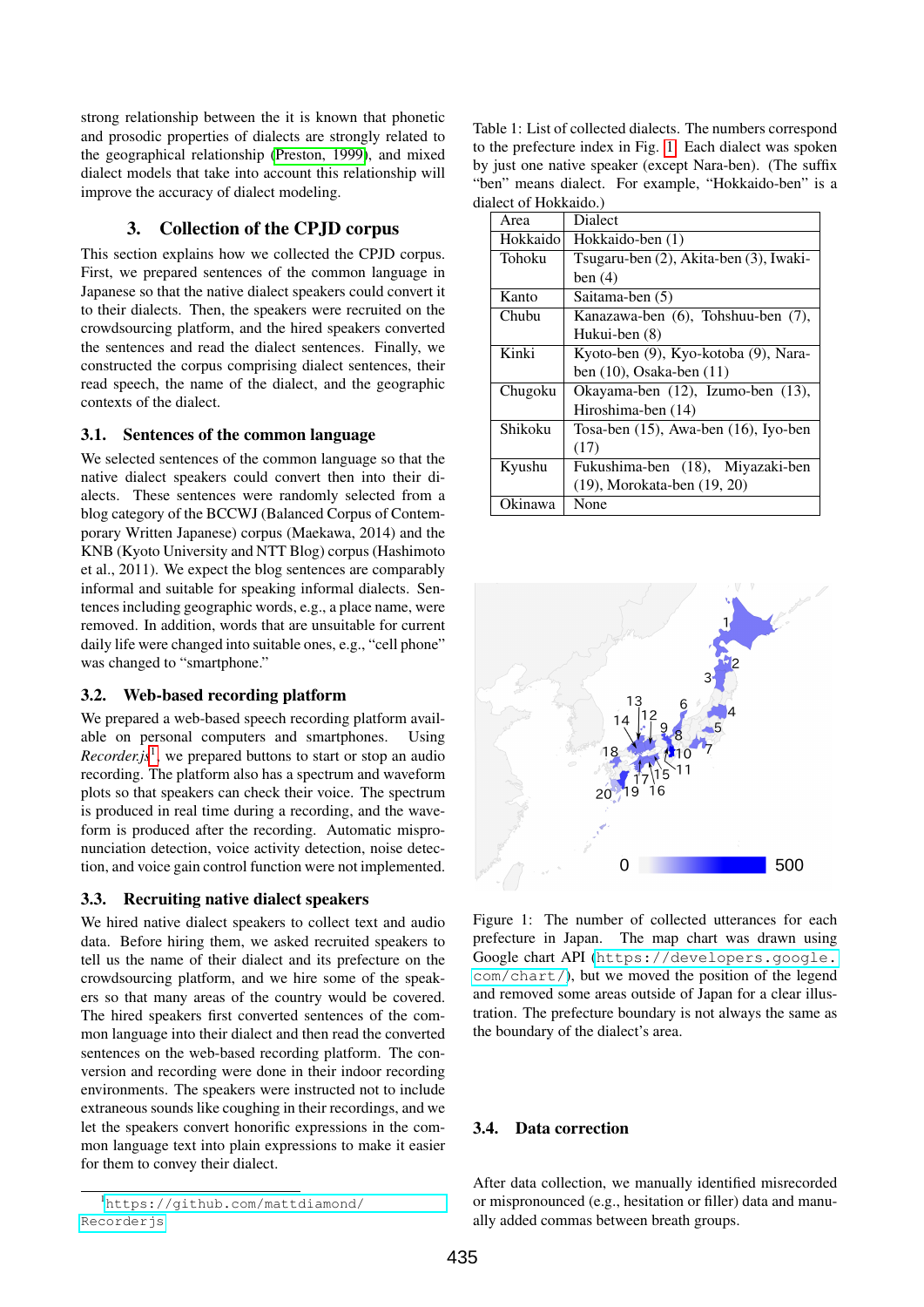<span id="page-2-1"></span>Table 2: Examples of parallel text data. For comparison, the text translated into English is also listed. As described in Section 3.4, we corrected the text data after data collection, but the texts shown here was not corrected.

| <b>Dialect</b>    | <b>Texts</b>                                          | Phonemes                                            |  |
|-------------------|-------------------------------------------------------|-----------------------------------------------------|--|
| Common            | できるだけスマートフォンひとつで身の回りの                                 | dekirudakesuma: tofoNhitotsud                       |  |
|                   | こと全て片付けようとしているようだ.                                    | eminomawarinokotosubetekata                         |  |
|                   |                                                       | zukeyoutoshiteiruyouda                              |  |
| Miyazaki-ben (19) | なるだけスマートフォンひとつで身んまわりん                                 | narudakesuma: tofoNhitotsudem                       |  |
|                   | こと全部片付けようとしちょるみたいやね.                                  | i N m a w a r i N k o t o z e N b u k a t a z u k e |  |
|                   |                                                       | y o u t o sh i ch o r u m i t a i y a n e           |  |
| Tsugaru-ben $(2)$ | でぎるだげスマートフォンばりで身の回りのこ                                 | degirudagesuma: tofoNbaridemi                       |  |
|                   | とまるっととっけるんた.                                          | nomawarinokotomaruqtotoqker                         |  |
|                   |                                                       | uNta                                                |  |
| Cf. Translation   | It seems like everything around here is done as much  |                                                     |  |
|                   | as possible on a smartphone.                          |                                                     |  |
| Common            | これからこの機能が加わったからといって特別                                 | korekarakonokinougakuwawaq                          |  |
|                   | ハッピーなわけでもない.                                          | takaratoiqtetokubetsuhaqpi: na                      |  |
|                   |                                                       | wakedemonai                                         |  |
| Kyo-kotoba (9)    | これからこの機能が加わったからゆうて特別                                  | korekarakonokinougakuwawaq                          |  |
|                   | ハッピーなわけでもあらへん.                                        | takarayuutetokubetsuhaqpi: naw                      |  |
|                   |                                                       | akedemoaraheN                                       |  |
| Awa-ben $(16)$    | これからほの機能が加わったからといって特別                                 | korekarahonokinougakuwawaq                          |  |
|                   | ハッピーなわけやないし.                                          | takaratoigtetokubetsuhaqpi: na                      |  |
|                   |                                                       | wakeyanaishi                                        |  |
| Cf. Translation   | I would not be especially happy even if this function | $\blacksquare$                                      |  |
|                   | were added in the future.                             |                                                     |  |

#### 4. Analysis of the CPJD corpus

## 4.1. Corpus specification and examples

To recruit the native dialect speakers, we used the crowdsourcing service  $Lancers<sup>2</sup>$  $Lancers<sup>2</sup>$  $Lancers<sup>2</sup>$ , which is one of the biggest crowdsourcing platforms in Japan. To cover a large number of areas, we asked speakers to name their dialect and home prefecture, and hired speakers who can speak dialects we had not yet collected. The recruiting period ran for five days during April and May 2017. Hired speakers were paid approximately \$45 for their work. The number of common language sentences to be converted and read was 250. The audio sampling rate was 44.1 or 48 kHz. The number of hired speakers was 22, nine male and 13 female speakers. Gender labels were added by our annotator after recording. The number of prefectures where dialects were collected was 20. The average duration of recorded speech for each speaker was 24 minutes and 36 seconds (including nonspeech regions). The total duration was approximately nine hours. Compared to [\(Yoshino et al., 2016\)](#page-3-7) (3.5 hours of speech data, eight prefectures), the CPJD corpus contains large amounts of speech data and covers more prefectures than previous corpora do.

Table [1](#page-1-2) lists the collected dialects, and Fig. [1](#page-1-1) maps their areas. We can see that a variety of areas and dialects were collected in this work. Table [2](#page-2-1) shows examples of collected sentences and transcribed phonemes. The meanings of sentences are the same; however, there are small differences in minor word choices.



<span id="page-2-2"></span>Figure 2: Histogram of SNRs. The values are averaged for each speaker.

Table 3: Statistics of SNR [dB]. The histogram is shown in Fig. [2.](#page-2-2)

<span id="page-2-3"></span>

| Worst | <b>Best</b> | Mean | Median |
|-------|-------------|------|--------|
|       |             |      |        |

#### 4.2. Analysis

We analyzed the collected audio data. First, for use in speech signal processing research, we calculated SNR (signal-to-noise ratio) of the speech data using the decisiondirected method [\(Plapous et al., 2006\)](#page-3-11). The high SNR means that speech was recorded in the clean (wellequipped) environment. The histogram of SNRs for each speaker is shown in Fig. [2,](#page-2-2) and the SNR statistics are summarized in Table [3.](#page-2-3) We can see that two speakers had a

<span id="page-2-0"></span><sup>2</sup><http://www.lancers.jp>